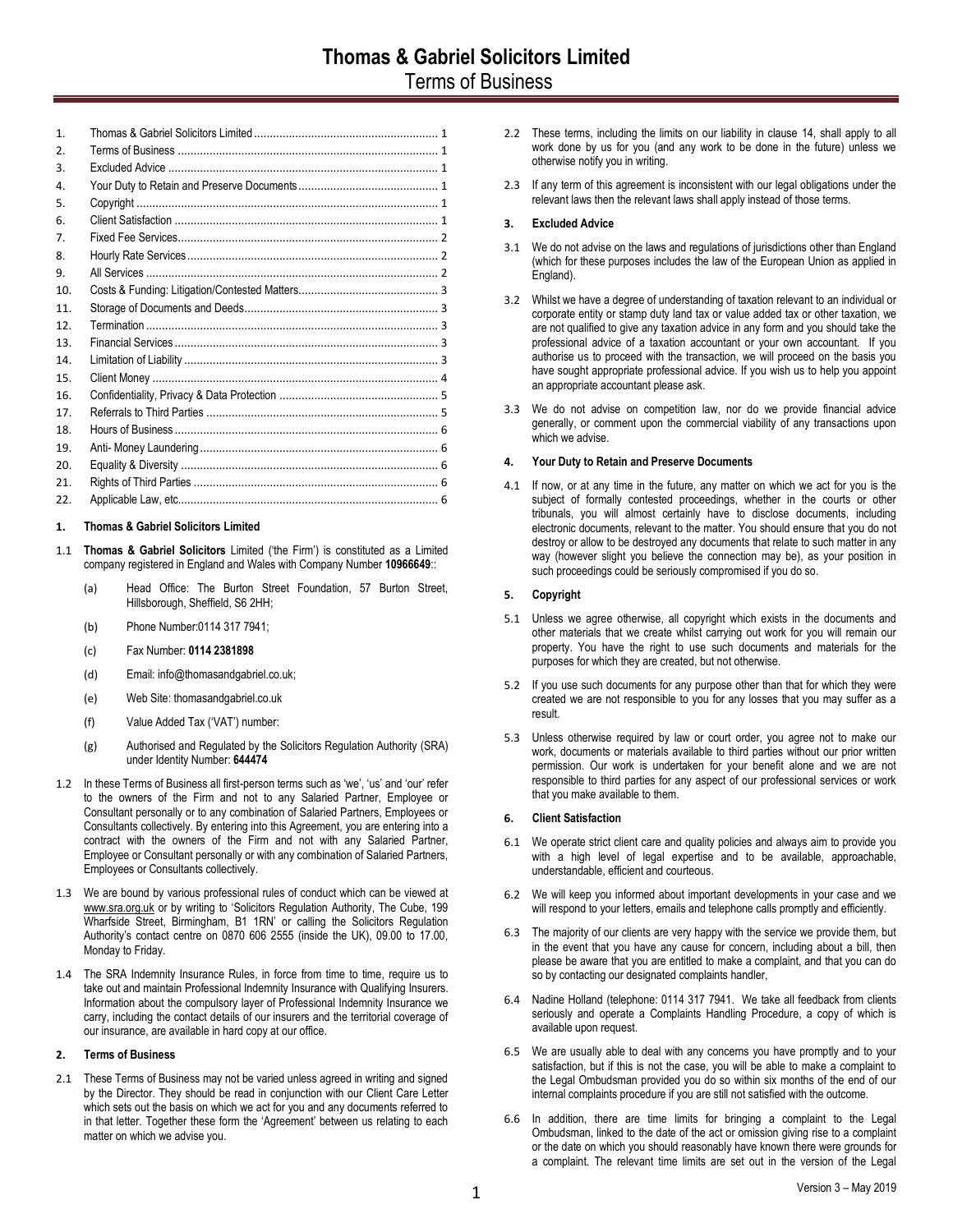Ombudsman's Scheme Rules in force from time to time and may only be extended by the Legal Ombudsman in exceptional circumstances. If you wish to bring a complaint to him, you should refer to the version which is in force at the time of your complaint. The Rules can be accessed at: [http://www.legalombudsman.org.uk/about-us/#scheme-rules.](http://www.legalombudsman.org.uk/about-us/#scheme-rules)

- 6.7 You should also be aware that, when your complaint relates to a bill, the Legal Ombudsman will not consider your complaint while your bill is being assessed by a court.
- 6.8 A complainant to the Legal Ombudsman must be one of the following:
	- (a) An individual;
	- (b) A micro-enterprise as defined in European Recommendation 2003/361/EC of 6 May 2003 (broadly, an enterprise with fewer than 10 staff and a turnover or balance sheet value not exceeding €2 million);
	- (c) A charity with an annual income less than £1 million;
	- (d) A club, association or society with an annual income less than £1 million;
	- (e) A trustee of a trust with a net asset value less than £1 million; or a personal representative or the residuary beneficiaries of an estate where a person with a complaint died before referring it to the Legal Ombudsman.
- 6.9 If you are not, you should be aware that you can only obtain redress by using our Complaints Handling Procedure or by mediation or arbitration, or by taking action through the Courts.
- <span id="page-1-4"></span>6.10 Legal Ombudsman Contact Details:
	- (a) Address: PO Box 6806, Wolverhampton, WV1 9WJ
	- (b) Telephone: 0300 555 0333
	- (c) Email: enquiries@legalombudsman.org.uk
	- (d) Website[: www.legalombudsman.org.uk](http://www.legalombudsman.org.uk/)
- 6.11 The Firm is committed to ensuring that the Director and all Employees give their full co-operation to the Legal Ombudsman in the event of any dispute or complaint against the Firm.

## <span id="page-1-0"></span>**7. Fixed Fee Services**

- 7.1 Where our Client Care Letter states that we are charging on a fixed fee basis, additional services may be provided on request and (unless otherwise agreed by us in writing) will be charged at our standard hourly rates as set out in our Client Care Letter plus expenses (if any) and VAT.
- 7.2 Should the matter not proceed to completion we will charge for the time spent on your matter and submit our invoice to you for payment in accordance with this Agreement.

# <span id="page-1-1"></span>**8. Hourly Rate Services**

- 8.1 Where our Client Care Letter states that we are charging on an hourly basis, the hourly rate varies according to the experience and expertise of the person dealing with the matter. The rates which apply to each matter are set out in our Client Care Letter.
- 8.2 The time spent on your matter for which you will be charged includes meetings with you and others, travelling, waiting, researching and considering, writing and receiving correspondence, making and receiving telephone calls, preparing and working on documents, and making file notes.
- 8.3 The time spent on your matter is recorded as units of one tenth of an hour. Therefore, this is the minimum amount of time we will charge for any piece of work undertaken on your matter.
- 8.4 Once a year, we review our hourly rates. We will notify you in writing of any increase.
- 8.5 We will add VAT to our fees at the rate that applies when the work is done.
- <span id="page-1-2"></span>**9. All Services**
- 9.1 All expenses which we incur in working on your matter will be payable by you in addition to our fees. Examples of these expenses include but are not limited to Land Registry and Companies House fees; search fees; stamp duty (and similar taxes); fees charged by experts, agents, couriers and barristers; court fees; travel expenses and subsistence; international telephone calls; use of on-line databases; and telegraphic transfer fees. VAT is payable on certain expenses, which you will need to pay in addition.
- 9.2 If we have provided to you a written estimate of the total charges, it is given only as a guide to assist you in budgeting and should not be regarded as a fixed quotation unless otherwise agreed in writing. We will inform you if any unforeseen - but significant - additional work becomes necessary.
- 9.3 It is often impossible to tell at the outset what the overall cost of a matter will be. If this is the case we will provide you with as much information as possible at the start and keep you updated as the matter progresses. If a precise figure cannot be given at the outset, we shall explain the reason to you and give you the opportunity to set a ceiling figure beyond which you do not want us to act without your consent or we shall agree a review date with you on which we shall try to give you more information about the likely overall cost.
- 9.4 We will usually submit bills towards the end of the transaction but may choose to submit bills at other intervals, for example monthly, during the course of working on your matter. We may also submit a bill on or at any time after conclusion of the matter or at the end of this Agreement. Unless otherwise agreed, our bills are payable within 28 days of the delivery of the bill. All bills, whenever they are submitted, will be for final bills for the period to which they relate but this does not prevent us from invoicing you for expenses for that period on a subsequent bill.
- 9.5 We may also ask you at any time to pay money in advance of any fees and expenses being incurred by us (known as 'payment on account'). If we ask you to make a payment on account, we will not be obliged to undertake any further work on your matter until you have made that payment (and if you do not make the payment we may cease acting for you).
- 9.6 Where we decide to extend credit to you by carrying out urgent work on your matter after the money you have paid on account has all been used, you agree to remain liable for our fees regardless of whether or not we give you advance notification that we are going to extend credit to you.
- 9.7 It is your responsibility to tell us when first instructing us if you have any form of insurance cover (such as legal expenses insurance) that you think will pay our fees. You must also tell us when first instructing us if there is a third party who may pay our fees. If a third party agrees to pay all or part of our bills, you will remain responsible to us for payment until those bills have been paid in full.
- 9.8 If we are advising more than one person (usually individuals, companies or other entities) we will, unless otherwise agreed by us in writing, act for those persons jointly and severally. If we are asked to deliver bills only to one person, those bills will nevertheless be payable in full by all other persons we act for under this agreement.
- 9.9 If you are instructing us jointly in relation to any matter it is your responsibility to tell us at the outset of the Agreement if you require more than one person to give us instructions in relation to that matter. Otherwise, we will accept instructions from any one person and will not be responsible to any other person for any losses they may suffer as a result.
- 9.10 If you are a company or other commercial entity it is your responsibility to tell us at the outset of the Agreement if you require more than one Director (or equivalent) to give us instructions.
- <span id="page-1-3"></span>9.11 Late Payment of Bills
	- (a) Unless otherwise agreed, our bills are payable within 28 days of the delivery of the bill. If we do not receive payment during this time, we reserve the right to charge you interest thereafter as follows:
	- (i) If you are a private client, we may charge you interest (on a daily basis) on the unpaid element of the bill (at a rate no higher than the rate payable on judgment debts at the date of this agreement);
	- (ii) If you are a commercial client, we may charge you interest under the Late Payment of Commercial Debts (Interest) Act 1998 plus a fixed sum under the Late Payment of Commercial Debts (Interest) Act 1998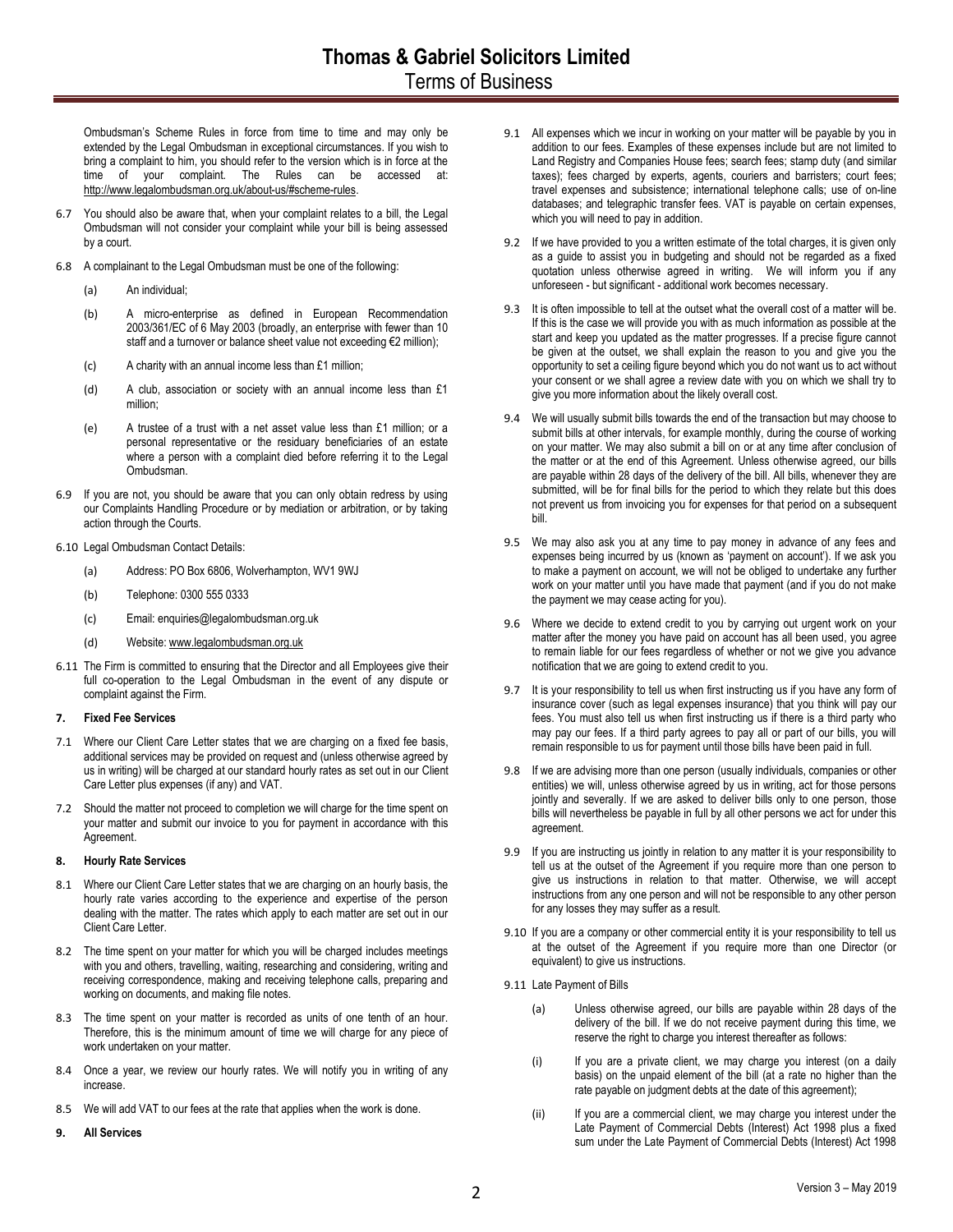as amended and supplemented by the Late Payment of Commercial Debts Regulations 2002;

- (b) We may refuse to undertake any further work for you (whether in respect of the matter to which the bill relates or any other matter on which we are acting for you) until that bill is paid and/or we may stop acting for you; and
- (c) We may retain any papers or documents belonging to you, together with our own records.
- 9.12 Should you make a payment by way of cheque or credit card and that payment subsequently not be honoured then we will inform you in writing and request funds be made available for the payment to be re-presented. The Firm reserves the right to charge you a fee for administration and any charge imposed by the bank for re-presenting your payment. Until such time, as the payment is cleared into our accounts the provisions of claus[e 9.11](#page-1-3) may apply.
- 9.13 If you have any queries in respect of any element of a bill, you should still promptly pay all other elements of the bill.
- 9.14 Where we hold money for you, whether because you have made a payment on account or we otherwise receive funds on your behalf, we may use this money toward payment of our bills. We will always advise you when this is being done. If we take any security for our fees, whether from you or any third party, this shall not affect any rights we have (or which we may have) to retain your papers.
- 9.15 If you wish to make a complaint about one of our bills, you may do so by using the Firm's Complaints Procedure (copy available on request). You may also have a right to object to a bill by making a complaint to the Legal Ombudsman and/or applying to the court for an assessment of the bill under part III of the Solicitors Act (1974). The contact details for the Legal Ombudsman can be found at claus[e 6.10.](#page-1-4)

## <span id="page-2-0"></span>**10. Costs & Funding: Litigation/Contested Matters**

10.1 The Firm recognises the need for flexibility in funding litigation, particularly where there is a possibility that you will have to contribute to the other side's legal costs and expenses. At the outset we will investigate with you the best way of paying for your legal representation.

#### <span id="page-2-1"></span>**11. Storage of Documents and Deeds**

- 11.1 We retain all documents relating to your matter (other than any documents which are in your possession or returned to you) for at least six years from the conclusion of our involvement in the matter. You agree that we may destroy them after that time. We will not destroy documents you ask us to deposit in our deeds store.
- 11.2 If you ask us to retrieve documents from storage there is a charge, which is normally £50 plus VAT for each matter, although we will not normally charge that fee if we retrieve documents to enable us to carry our further work for you. We will charge, however, for any work necessary to comply with instructions given by you in connection with retrieved documents. Unless otherwise agreed with you in writing, those charges will be at our hourly rates applicable at the relevant time and those charges will be applied on the same basis as set out in claus[e 8.](#page-1-1)

#### <span id="page-2-2"></span>**12. Termination**

- 12.1 You may end this agreement (and therefore, your instructions to us) at any time by writing to us but we are entitled to keep all of your documents and deeds while there is money owing to us (including fees and expenses which have not yet been billed).
- 12.2 We may end this agreement (and, therefore, cease acting for you) in relation to any matter or all matters of yours but only on reasonable written notice and for good reason. Examples of a good reason include where you have not given us sufficient instructions, where you have not provided appropriate evidence of identification or source of funds or we reasonably believe that the relationship between you and us has broken down.
- 12.3 If your matter does not conclude, or we are prevented from continuing to act because of our legal obligations or our professional rules, we will charge you for any work we have actually done. Our charges will be based on our hourly rates set out in this Agreement (and where a fixed fee has been agreed, the charges will not exceed that fixed fee).
- 12.4 If we cease acting for you, we shall (where relevant) inform the court or tribunal that we no longer act for you and shall apply to be removed from their records.

We may charge you for doing so at our hourly rates applicable at the relevant time and those charges will be applied on the same basis set out in claus[e 8](#page-1-1) and for any expenses which we incur on the same basis – also set out in claus[e 8.](#page-1-1)

12.5 If you are an individual consumer (and not a business entity) and we have not met with you, the Consumer Contracts (Information, Cancellation and Additional Charges) Regulations 2013 will apply to our agreement. Similarly, if you are an individual and we have made the agreement with you at your home or at your place or work, then you have the right to cancel the contract within 14 days of entering into it.

# <span id="page-2-3"></span>**13. Financial Services**

- 13.1 The Law Society of England and Wales is a designated professional body under Part XX of the Financial Services and Markets Act 2000 (as amended) which means that we may carry on certain regulated activities without being regulated by the Financial Conduct Authority. This means that we may be able to provide limited financial services to you where such services arise out of, or are complementary to, the provision of legal services.
- 13.2 The Law Society is the designated professional body for the purposes of the Financial Services and Markets Act 2000, but responsibility for regulation has been delegated to the Solicitors Regulation Authority (the independent regulatory body of the Law Society), and responsibility for handling complaints has been delegated to the Legal Ombudsman. The contact details for the Solicitors Regulation Authority can be found at clause 1.3 and the contact details for the Legal Ombudsman can be found at claus[e 6.10.](#page-1-4)
- 13.3 The limited regulated activities that we carry out are issuing certain insurance policies, such as after the event legal expenses insurance, defective title insurance and other property indemnity insurance (such as breach of covenant, absence of easement, lack of planning permission, unknown rights and covenants policies).
- 13.4 We are not authorised by the Financial Conduct Authority. However, we are included on the register maintained by the Financial Conduct Authority so that we can carry on insurance mediation activity, which is broadly the advising on, selling and administration of insurance contracts. This part of our business, including arrangements for complaints or redress if something goes wrong, is regulated by Solicitors Regulation Authority. The register can be accessed via the Financial Conduct Authority website a[t www.fca.org.uk](http://www.fca.org.uk/)
- 13.5 Any insurance policy arranged by us on your behalf, shall, in our opinion, be adequate to meet your needs, but you are hereby informed that we do not recommend any policy over and above any other and that it is your responsibility to check that you are satisfied with the excess levels, exclusions, limitations and other policy terms. We do not conduct a fair analysis of the insurance market prior to arranging insurance policies. You can request details of the insurance undertakings with which we conduct business at any time.
- 13.6 You hereby agree to provide us with details of any relevant existing insurance policies you may have and you agree that we shall not be liable to you for any losses you sustain as a result of your failure to provide us with such details.

# <span id="page-2-4"></span>**14. Limitation of Liability**

- 14.1 You agree that the limitations on our liability as set out in this agreement are reasonable having regard to the nature of your instructions and the work involved and the availability and cost of professional indemnity insurance. We are, however, happy to consider options to increase these limitations, should you so require (which may result in an increase to our fees).
- 14.2 We will undertake the work relating to your matter with reasonable skill and care.
- <span id="page-2-5"></span>14.3 We accept liability without limit for the consequences of fraud by us or any of our Consultants or Employees which is affected in their capacity as Consultants or Employees and for any other liability which we are not permitted by law or rules of professional conduct to limit or exclude. If any part of this agreement which seeks to exclude, limit or restrict liability (including provisions limiting the amount we will be required to pay or limiting the time you have to bring a claim) is found by a court to be void or ineffective for any reason, the remaining provisions shall continue to be effective.
- 14.4 We will not be liable under this agreement or laws of negligence for any deficiencies in the work we have undertaken if and to the extent that deficiencies are due to any false, misleading or incomplete information or documentation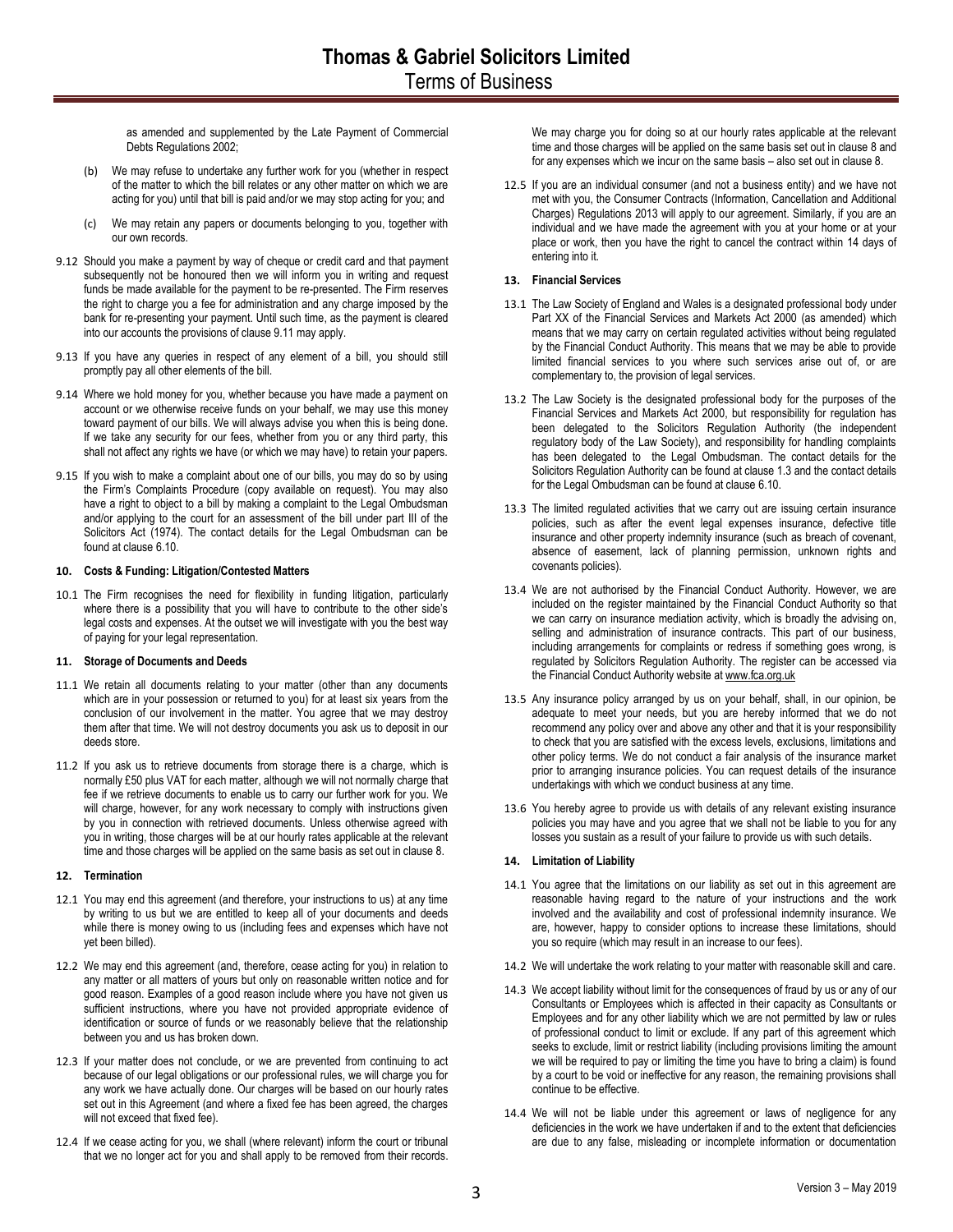which has been provided to us (whether by you or any third party) or due to the acts or omissions of you or any third party.

- 14.5 Despite anything else contained in this agreement, we are not under any obligation to act for you (or to continue to act for you) if to do so would breach any laws or professional rules. Therefore, we will not be responsible or liable to you for any loss which you or any other party may suffer as a result of our refusal to proceed with your matter where we would be in breach (or we reasonably believe that we would breach) of our legal obligations or our professional rules.
- 14.6 Except as stated in clauses [14.3](#page-2-5) and [14.12,](#page-3-1) the total aggregate liability of the Firm to you under or in connection with this agreement (including any addition or variation to it), whether for breach of contract, negligence, breach of statutory duty, or otherwise, shall not exceed £3,000,000.00 (three million pounds).
- 14.7 Where we are instructed jointly by more than one party, the limit on our liability applies, in total, to all of you collectively (including anyone claiming through you or on your behalf).
- <span id="page-3-5"></span>14.8 You agree that you will not bring any claims or proceedings in connection with this agreement against our Directors, Shareholders, Consultants or Employees personally, unless (and to the extent that) you are otherwise permitted to do so by law or our professional rules. Our Directors, Shareholders, Consultants and Employees may enforce this clause even though they are not parties to this agreement (but despite having such rights, this agreement may be varied or ended without their consent).
- 14.9 Proceedings in respect of any claim against us must be commenced within six years after you first had (or ought reasonably to have had) both the knowledge for bringing an action for damages and the knowledge that you had the right to bring such an action and in any event no later than six years after any alleged breach of contract, negligence or other cause of action. This provision expressly overrides any statutory provision which would otherwise apply; it will not increase the time within which proceedings may be commenced and may reduce it.
- 14.10 If we and any other party or parties are liable to you together in respect of the same claim, then we shall only be liable to pay you the portion which is found to be fair and reasonable having regard to the level of our default. Therefore, we shall not be liable to pay you the portion which is due to the fault of such party, even if you do not recover all or any money from such other party for any reason.
- 14.11 If we are liable to you and any other party or parties would have been found liable to you together with us in respect of the same claim if either:
	- (a) You had also brought proceedings or made a claim against them; or
	- (b) We had brought proceedings or made a claim against them for a contribution towards our liability,

then any sum due from us to you shall be reduced by the proportion for which such other party or parties would have been found liable had those proceedings been brought or those claims been made.

- <span id="page-3-1"></span>14.12 Nothing in this agreement excludes or limits the liability of the Firm for:
	- (a) Death or personal injury caused by negligence;
	- (b) Fraud or fraudulent misrepresentation; or
	- (c) Any liability if and to the extent that it is not permissible in law for such liability to be limited or excluded.

## <span id="page-3-0"></span>**15. Client Money**

- 15.1 Subject to certain conditions set out in Rule 22 to 25 of the SRA Accounts Rules a sum in lieu of interest must be accounted to clients when it is fair and reasonable to do so in all the circumstances.
- 15.2 Our policy seeks to provide for a fair and reasonable outcome for both our clients and this practice.
- 15.3 Our policy on interest shall be kept under review. The policy may change if the Bank of England base rate increases or decreases. At the date of the preparation of this policy, the interest rates payable on client accounts were extremely low. This means that the sums of money involved are negligible.
- 15.4 The rate of interest available on client accounts is significantly lower than the rate of interest which can be obtained on other bank or building society accounts. This reflects the fact that immediate access is required to client accounts in order to comply with the accounts rules and to facilitate the smooth completion of transactions. It is therefore unlikely that the funds will attract as much interest as if you had invested those funds yourself.
- 15.5 All interest arising from cleared funds held on behalf of a trust will be credited to the trust whether those funds are held in a general client account or a separate designated client account (formerly known as a Designated Deposit Account).
- 15.6 For cleared funds paid into general client accounts, the practice shall account for interest unless one of the following circumstances applies:
	- (a) The amount of interest calculated on the balance held is £30.00 or less; or
	- (b) The client money was held in cleared funds in client account for a period of five working days or less.
- 15.7 All other clients shall be paid interest at the rate payable upon the practice's client account from time to time, unless there are specific circumstances which lead the client to contract out of the right to receive interest payments (for example where the client agrees the practice may keep interest payments to remunerate the practice for acting as stakeholder in the transaction or where the client's religious beliefs prohibit the receipt of interest).
- 15.8 In certain circumstances a separate designated client account will be opened on behalf of clients. All interest arising from funds held in separate designated client accounts will be credited to the client.
- 15.9 Where sums of money are held in relation to separate matters for the same client, the money relating to the different matters shall be treated separately unless it is fair and reasonable in the circumstances to consider the sums together.
- 15.10 Interest will not accrue on any advances from the practice under rule 14(2)(b) of the accounts rules to fund a payment on behalf of a client or trust in excess of funds held for that client or trust.
- 15.11 Where a client fails to present a cheque to his or her bank for payment we will not recalculate any amount due to the client unless it is fair and reasonable to do so, for example if the cheque has been sent to an incorrect address.
- 15.12 We will usually account to you for interest arising under our policy at the conclusion of your matter, but might, in some cases, consider it appropriate to account to you at intervals throughout.
- <span id="page-3-2"></span>15.13 Unless otherwise agreed by us in writing, if we receive any sums to hold on your behalf (whether received directly from you or from a third party) then we may deposit such money into an account or accounts with any bank or financial institution (a "deposit provider" which expression shall include bank, financial institution or clearing house through which transfers are made) of our choosing. We confirm that we comply with any applicable laws and any applicable rules of a regulatory authority in respect of the making of any such deposits.
- <span id="page-3-3"></span>15.14 We shall not be liable for any loss which you or any third party may suffer in connection with an Insolvency Event occurring in relation to any deposit provider with whom we have deposited funds or through whom transfers are made, save if and to the extent that any such loss was caused by or contributed to by any breach by us of clause [15.13.](#page-3-2)
- <span id="page-3-4"></span>15.15 In clause [15.14](#page-3-3) an "Insolvency Event" means:
	- (a) Any deposit provider is unable or admits inability to pay its debts as they fall due (or is deemed to be or declared to be unable to pay its debts under applicable law), suspends or threatens to suspend making payments on any of its debts or, by reason of actual or anticipated financial difficulties or commences negotiations with one or more of its creditors with a view to rescheduling any of its indebtedness;
	- (b) The value of the assets of any deposit provider is less than its liabilities (taking into account contingent or prospective liabilities);
	- (c) A moratorium is declared in respect of any indebtedness of any deposit provider;
	- (d) Any corporate or government action, legal proceedings or other procedure or steps taken in relation to: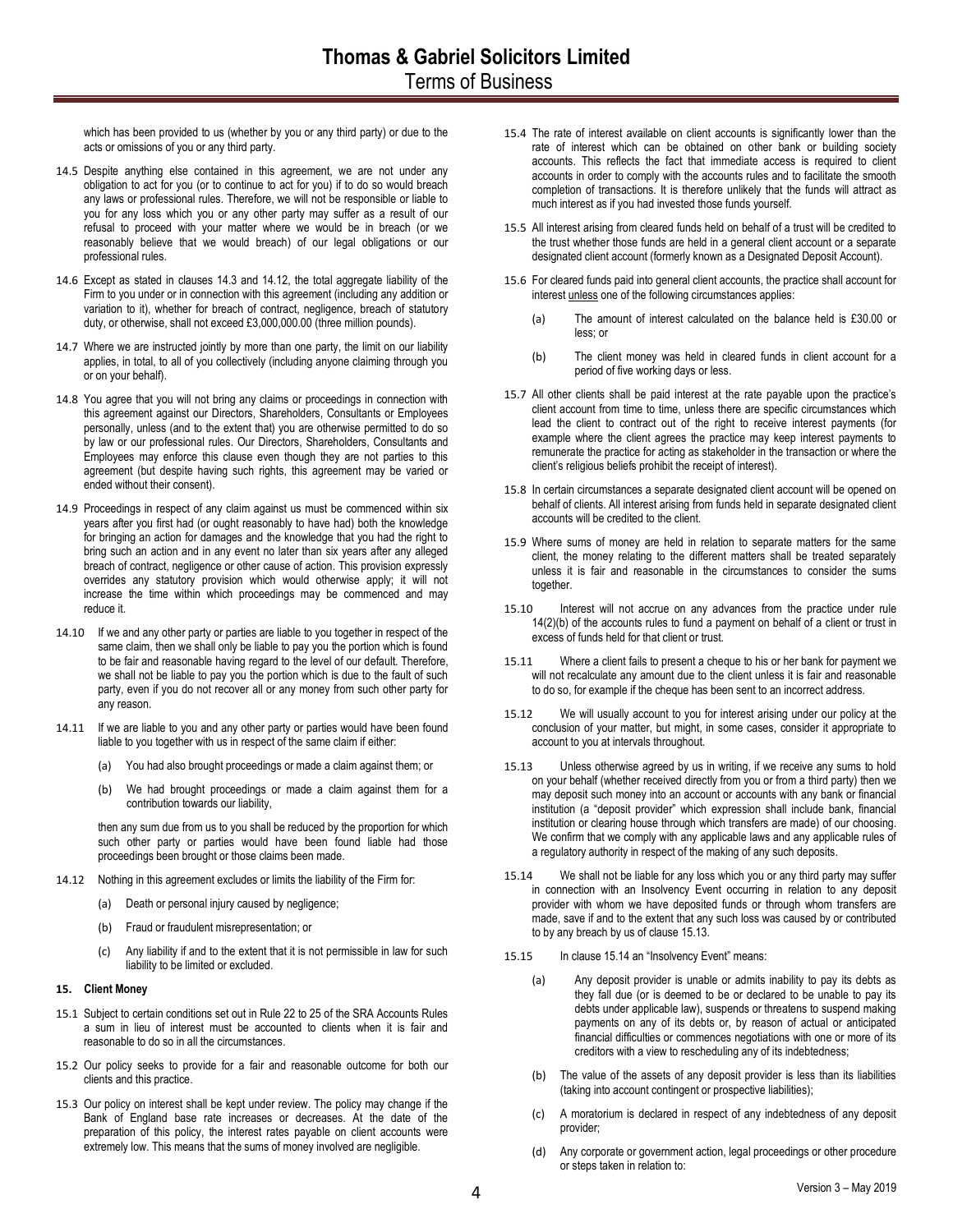- (i) The suspension of payments, a moratorium of any indebtedness, winding-up, dissolution, administration or reorganisation (by way of voluntary arrangement, scheme of arrangement or otherwise) of any deposit provider;
- (ii) A composition, compromise, assignment or arrangement with any creditor of any deposit provider;
- (iii) The appointment of a liquidator, receiver, administrator, administrative receiver, compulsory manager or other similar officer in respect of any deposit provider or any of its assets;
- (iv) Enforcement of any security interest (however so described) over any assets of any deposit provider; or
- (v) The prevention or restriction (whether by way of freezing order or otherwise) of a deposit provider's ability to dispose of, deal with or diminish the value of its assets or any of them;
- (e) Any event analogous to those set out in clause 15.1[5\(d\)](#page-3-4) occurs in any jurisdiction in respect of any deposit provider.
- 15.16 If an Insolvency Event occurs in relation to any deposit provider which holds money that we have deposited on your behalf, you agree that we may, where applicable, disclose to the Financial Services Compensation Scheme ("FSCS") all relevant details in our possession about you and the money that we hold on your behalf with such a deposit provider. However, if you do not wish us to make any such disclosure, please notify us by writing to our Data Protection Compliance Officer, Nadine Holland at our office. Please note that by withholding consent to our disclosure of your details to the FSCS in such circumstances, you may forfeit any right you may have to receive compensation from the FSCS where an Insolvency Event occurs in relation to a deposit provider holding money which we have deposited on your behalf. Compensation for deposits is limited to £85,000 for any individual's total deposit with that service provider, including any personal finances. Further information regarding the FSCS can be found at [www.fscs.org.uk,](http://www.fscs.org.uk/) telephone number 0800 678 1000 or 020 741 4100.

# <span id="page-4-0"></span>**16. Confidentiality, Privacy & Data Protection**

- 16.1 We keep information passed to us confidential and will not disclose it to third parties except as authorised by you provided for in the agreement and in our privacy policy or required by law. In certain circumstances the law requires us to disclose information relating to you (for example, payments of interest earned on a clients' account may have to be disclosed under the EU Savings Directive). If on your authority we are working with other professional advisers or lawyers, we will assume that we may disclose any relevant aspect of your affairs to them.
- 16.2 We may in some cases consult credit reference agencies in order to assess your creditworthiness. If you are an individual, we require your consent before we do this. Your continuing instructions to us will constitute your consent to us carrying out such a search. Details of the credit agency we use are available on request. We have procedures designed to ensure that personal data is used only by appropriately authorised and trained personnel and to safeguard such information against accidental loss or unauthorised disclosure. We will keep that information strictly confidential unless otherwise required by law or court order.
- 16.3 Where we act for you and your lender we have a duty to fully reveal to your lender or HM Revenue and Customs all relevant facts about your purchase, your mortgage and what makes up the purchase price. Your continuing instructions amount to your consent to us to disclose all relevant information to your lender and to HM Revenue and Customs. This includes any difference between your mortgage application and information you or we receive during the transaction including any cash back payments or discount schemes or other incentives that the seller is providing or allowing or giving to you.
- 16.4 You must disclose all information which may affect your liability for stamp duty land tax or other stamp duty (duty) as we can then ensure you pay the correct duty. If you fail to disclose all information (and if in doubt please disclose it as it can be discounted if it is not relevant) you must accept full liability for any penalties or action or other proceedings that any authority may take against you for failing to disclose information which resulted in a duty or greater liability to pay such duty. Whilst we have a degree of understanding of SDLT, we are not qualified to give any taxation advice in any form, including advising on SDLT and you should take the advice of a taxation accountant
- 16.5 During the course of the Firm's work it may be necessary to discuss your case with cost specialists, experts or counsel. Your acceptance of these Terms of Business amounts to your consent to us to disclose information which we consider necessary to progress your case.
- 16.6 Where you provide us with fax or computer network addresses for sending material to, we will assume, unless you tell us otherwise, that your arrangements are sufficiently secure and confidential to protect your interests.
- 16.7 The Internet is not secure and there are risks if you send sensitive information in this manner or you ask us to do so. Data we send by email is not routinely encrypted, so please tell us if you do not want us to use email as a form of communication with you or if you require data to be encrypted.
- 16.8 We will take reasonable steps to protect the integrity of our computer systems by screening for viruses on email sent or received. We expect you to do the same for your computer systems.
- 16.9 We promise to respect the data we hold on you. Your acceptance of these terms authorises us to keep your details on our database so that we can provide you with legal services and for administration and accounting purposes, so that we can make credit searches and send you relevant information on our services and on events that may interest you. All information that we hold concerning you as an individual will be held and processed by us strictly in accordance with the provisions of the General Data Protection Regulation 2016/679.
- 16.10 We will not, without your consent, supply your name and address to any third party except where:
	- (a) It is necessary as part of the legal services that we undertake; we refer you to our privacy policy, or
	- (b) We are required to do so by law or our professional rules; or
	- (c) We have referred you to a third party as set out in clause 17.
- 16.11 The Firm may become subject to periodic checks by Law Society approved Consultants and/or Assessors. This could mean that your file is selected for checking, in which case we would need your consent for the checking to occur. All such checks are conducted by individuals who have provided the Firm with a Confidentiality Agreement. Your acceptance of these Terms of Business amounts to your consent to make your file available for checking. If you do not want us to make your file available for checking you must notify us immediately and we will mark your file accordingly. If you refuse to give us consent to checks, your refusal will not affect the way your case is handled in any way.
- 16.12 If you are an individual, you have a right under the Data Protection Act 1998 to obtain information from us, including a description of the data that we hold on you. Should you have any queries concerning this right, please contact our Data Protection Compliance Officer, Nadine Holland at our office. We may charge you £10.00 for providing you with any such information. VAT will not be added to the charge.
- 16.13 We may correspond with you by email unless you advise us in writing that you do not wish us to do so. You acknowledge that email may not be secure. Email will be treated as written correspondence and we are entitled to assume that the purported sender of an email is the actual sender and that any express or implied approval or authority referred to in an email has been validly given. You consent to us monitoring and reading any email correspondence travelling between you and any mail recipient at the Firm.
- 16.14 We will aim to communicate with you by such method as you request. More often than not this will be in writing, but may be by telephone if it is appropriate. We may need to virus check disks or e-mails, but unless you withdraw consent we may communicate with others when appropriate by email or fax but we cannot be responsible for the security of correspondence and documents sent by e-mail or fax.

### <span id="page-4-1"></span>**17. Referrals to Third Parties**

17.1 If we recommend that you use a particular firm, agency or business, we shall do so in good faith and because we believe it to be in your best interests. If we recommend that you use a particular firm, agency or business that can only offer products from one source, we shall notify you in writing of this limitation. Such recommendation may result in commission or a referral fee being paid to the firm. We will notify you of any such arrangement. If you agree to us directly referring you to a particular firm, agency or business, we will assumed you have